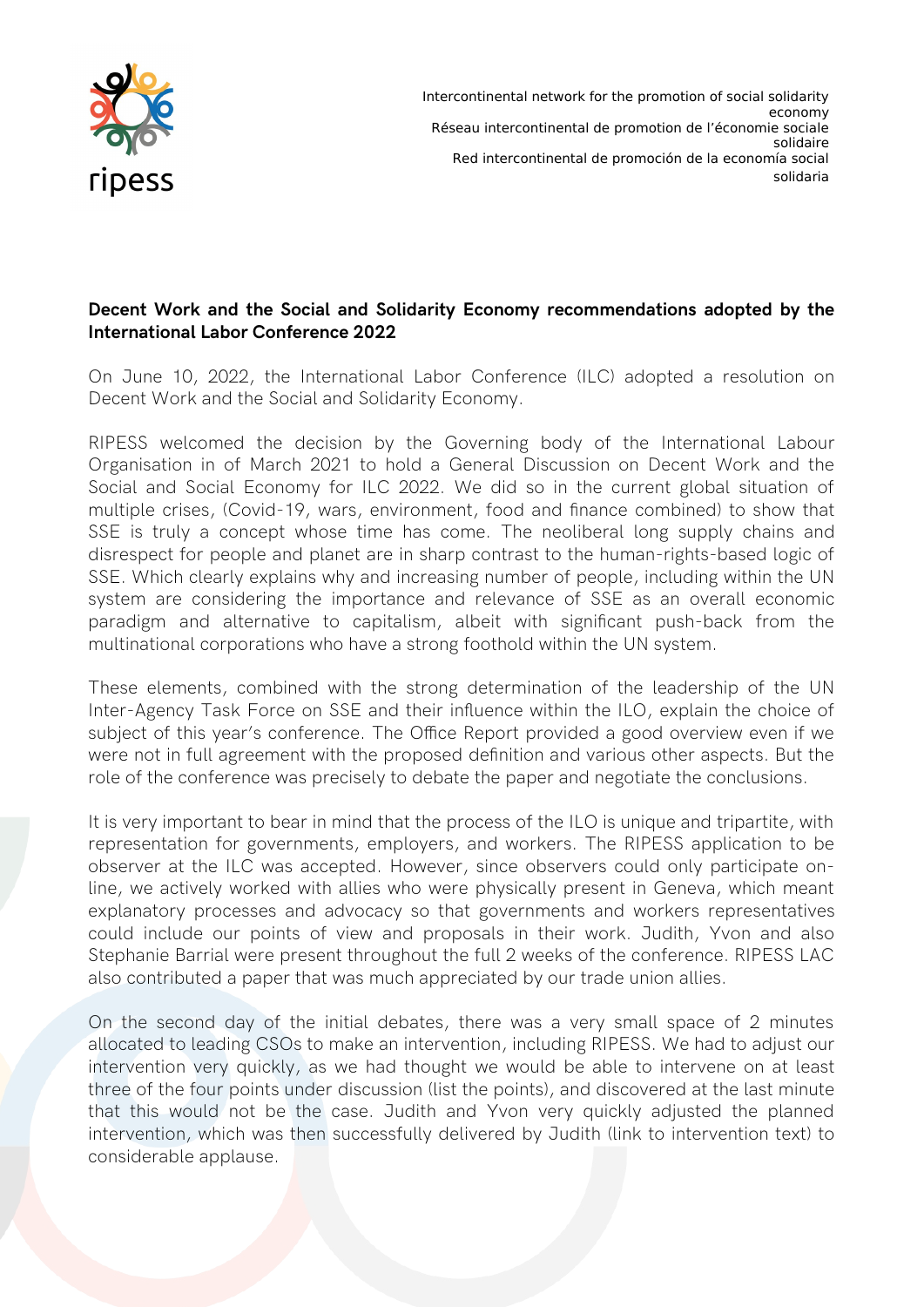

Intercontinental network for the promotion of social solidarity economy Réseau intercontinental de promotion de l'économie sociale solidaire Red intercontinental de promoción de la economía social solidaria

Although not all the points for which we advocated were accepted, we did have manage to significantly influence many of the outcomes in the conclusions, from the definition of SSE that was accepted, the inclusion of the United Nations Declaration on the Rights on Indigenous Peoples (UNDRIP) as a reference. Also, the references to cooperatives (especially the 'new generation' of smaller worker-controlled coops) as being far more relevant to SSE than social enterprises that all too often mask for-profit aspects. In particular, the reference made by Ms Toni Moore, the Workers Vice Chair in her concluding speech to agroecology and short food chains as significant aspects of SSE was very heart-warming.

We are proud and thankful to have had this opportunity to work with such partners in both governments and trades unions and make what we see as a substantive contribution to the  [ILC Conclusions .](https://www.ilo.org/ilc/ILCSessions/110/reports/records/WCMS_848073/lang--en/index.htm)

## A history of the RIPESS Intercontinental contribution

The first Globalization of Solidarity meeting held in Lima in July 1997, which marked the beginnings of the RIPESS network. At that time, the expression used was solidarity economy, evolving to SSE in 2002 at the RIPESS Globalisation of Solidarity meeting in Dakar. This was when RIPESS was formally founded. Since then, we have promoted SSE at all levels, since the people at the grassroots who we represent are those who suffer most from all the impacts of neoliberalism, and are those who strive to improve their lives, and lift themselves out of poverty and exclusion. The Sarvadoya concept, welfare for all that is used by our colleagues in India, represents this well.

In June 2009, Nancy Neamtan, who was then CEO of the Chantier the l'économie sociale, and just before becoming RIPESS coordinator, was invited to Geneva to speak at a one-day conference called the "[Recovering from the crises: a Global Jobs Pact](https://www.ilo.org/ilc/ILCSessions/previous-sessions/98thSession/lang--en/index.htm)" during that International Labour Conference (ILC). The reason she had been invited was that due to the global financial and economic crises of 2008-2009, the ILC was interested in looking at innovative approaches to job creation, given that global unemployment had risen by at least 25 million. The participants were very interested when she explained the progress made in job creation using SSE in Quebec. This led the ILO to organize an ILO Regional conference for Africa in October 2009 in Johannesburg. Nancy was invited as RIPESS coordinator, as well as Madani from Mali, who was also a RIPESS Board member, as well as the late Elandria Williams, an American Afro-American woman who was also involved in building the movement in the USA. The outcome paper of this conference, used the word social economy, although the real meaning was SSE. That led to the First SSE Academy held in Italy, in Torino in October 2010. Nancy was on the drafting committee for the